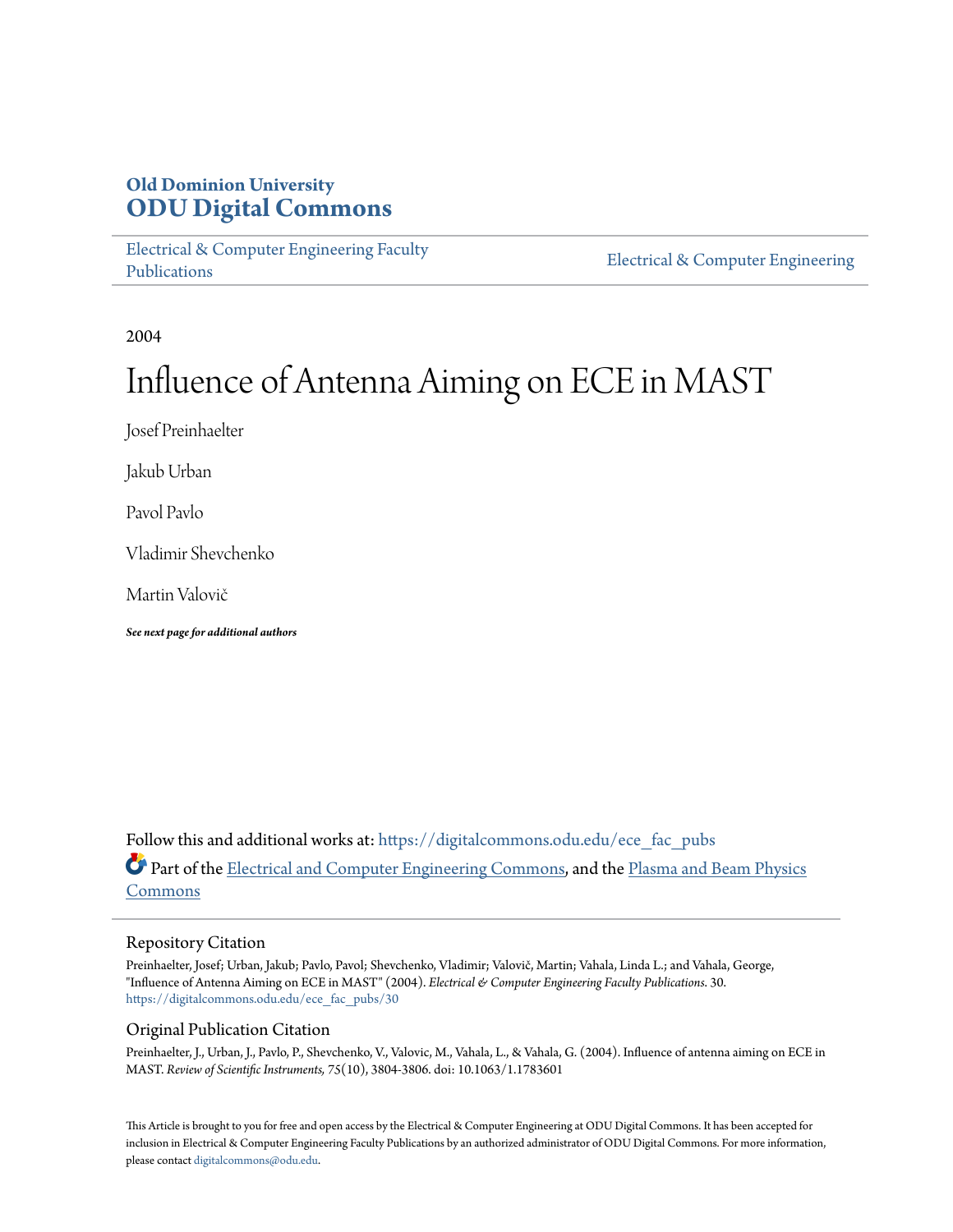### **Authors**

Josef Preinhaelter, Jakub Urban, Pavol Pavlo, Vladimir Shevchenko, Martin Valovič, Linda L. Vahala, and George Vahala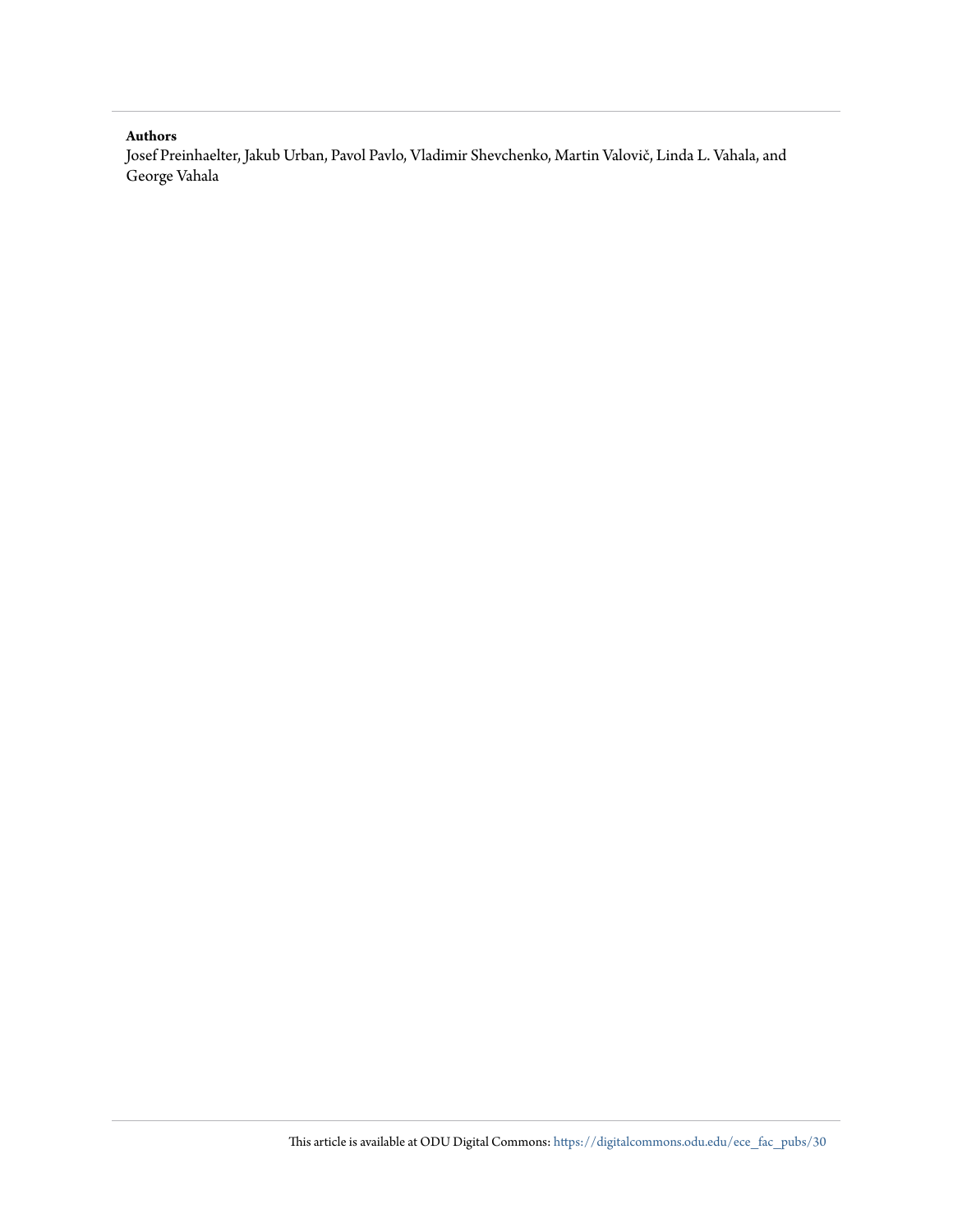# **Influence of antenna aiming on ECE in MAST**

Josef Preinhaelter, Jakub Urban, and Pavol Pavlo *EURATOM/IPP.CR Association, Institute of Plasma Physics, Prague, Czech Republic*

Vladimir Shevchenko and Martin Valovič *EURATOM/UKAEA Fusin Association, Culham Science Centre, Abingdon, United Kingdom*

Linda Vahala *Old Dominion University, Norfolk, Virginia 23529*

George Vahala *College of William and Mary, Williamsburg, Virginia 23185*

(Presented on 20 April 2004; published 7 October 2004)

The effect of the direction of the detected beam on the intensity of ECE is studied. It is found that the combined effects of the strong dependence of the conversion efficiencey of O mode at the plasma resonance on the direction of the incident wave and the partial screening of the beam waist by the MAST vessel wall, can be responsible for the weakening of ECE emission for some frequencies. The theoretical model for ECE data interpretation on MAST has been significantly improved. New features of the model are as follows: the quasioptical treatment of the receiving antenna, interference, polarization and screening effects of the vacuum window and collisional damping of EBWs in the peripheral plasma. © *2004 American Institute of Physics.* [DOI: 10.1063/1.1783601]

#### **I. INTRODUCTION**

Extensive ECE data from 16 to 60 GHz are available in  $MAST<sup>1</sup>$  The characteristic low magnetic field and high plasma density of a spherical tokamak do not permit the typical radiation of O and X modes from the first five electron cyclotron harmonics. Thus only electron Bernstein modes, (modes not subject to a density limit), which mode convert into electromagnetic waves in the upper hybrid resonance region, can be responsible for the measured radiation.<sup>2</sup>

The instantaneous magnetic field and its spatial derivatives are reconstructed from 2D splining of two potentials determined by an EFIT equilibrium reconstruction code, assuming toroidal symmetry. The plasma density and temperature profiles in the whole *RZ* cross section of the plasma are obtained from mapping the high spatial resolution Thomson scattering measurements onto magnetic surfaces. We improved our 3D plasma model in Ref. 3 by the inclusion of complete MAST ECE antenna geometry (see Fig. 1). We use the Gaussian beam formalism to find the waist positions (one in horn and the second in front of the window) between mirrors (see Fig. 2). Only linearly polarized waves are detected by our radiometer and the plane of polarization can be selected by the orientation of the polarization rotator. At the mirrors the polarization follows the simple rule:

$$
E_{\text{ref}} = -E_{\text{inc}} + 2N_m(E_{\text{inc}} \cdot N_m),
$$

where  $E_{\text{inc}}$  and  $E_{\text{ref}}$  are the incident and reflected fields and  $N<sub>m</sub>$  is the normal to the mirror. At the window the waves are partly reflected and the linear polarization becomes slightly elliptical.

To simplify the computation we use a separate set of straight rays to project the rim of window and the visible area onto the second waist plane. Such an approach takes into account the shape of the Gaussian beam in the near and far antenna regions. At the intersection of the rays with the last closed flux surface (spots) we consider an auxiliary plane stratified plasma slab which is inhomogeneous along the local density gradient. In this slab we solve Maxwell equations for wave propagation in a cold plasma by the finite element method with adaptive steps between nodes $4$  (see Fig. 3). The power absorbed in the vicinity of the upper hybrid resonance due to weak collisions corresponds (if  $v/\omega \rightarrow 0$ ) exactly to the power converted to the electron Bernstein waves. The reverse process is appropriate for ECE because we can assume reciprocity between emission and absorption.

Two processes here play a role: the direct EBW-X conversion as well as the process in which an obliquely incident



FIG. 1. ECE antenna on MAST. Ray between the second mirror and the window is inclined at  $\varphi_{\text{dev}}$  from the equatorial plane upward and the angle between its projection onto the equatorial plane and the vertical plane going through the tokamak axis and the antenna position is  $\varphi_{\text{long}}$ .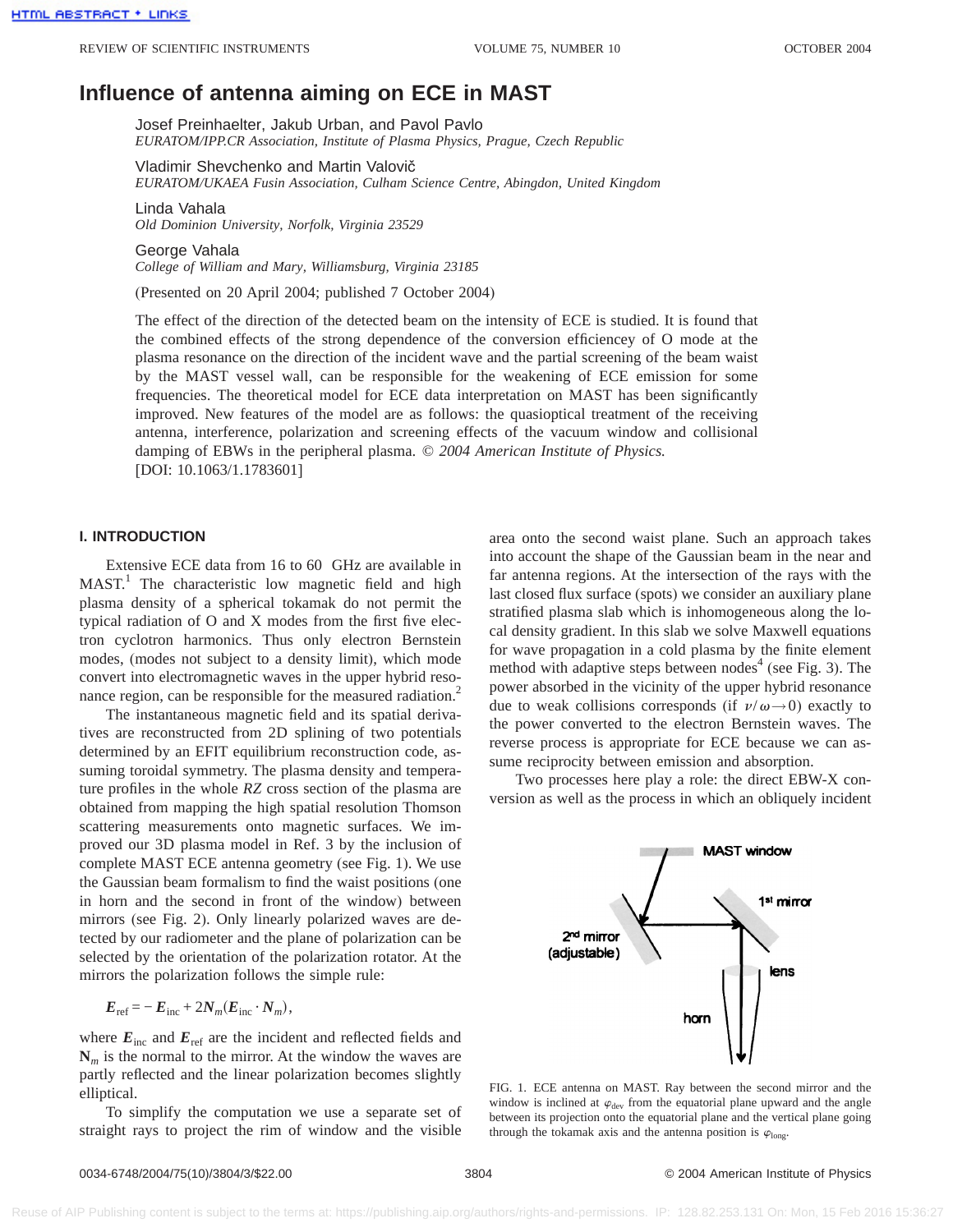

FIG. 2. Intensity of Gaussian beam in MAST antenna system for *f* =40 GHz;  $W_{01}$  and  $W_{02}$  are waist positions.

EBW is first converted to an X mode which subsequently mode converts to an O mode<sup>5</sup> at the plasma resonance. We also use this slab model to determine the position of the UHR nearest to each spot and to obtain here the solution of the electrostatic dispersion relation of the electron Bernstein waves (EBW). This solution serves as an initial condition for the standard ray tracing<sup>6</sup> describing the propagation of EBW in 3D.

To determine the radiative temperature for Rayleigh-- Jeans black body radiation we must solve, for each ray, the radiative transfer equation simultaneously with the ray evolution equation. This approach takes into account the reabsorption of radiation which is important for nonlocal wave damping.

#### **II. SIMULATED ECE POWER DETECTED BY ANTENNA**

The intensity of ECE detected by the antenna can be expressed as

$$
I_{\text{ECE}} = \text{const}
$$
  
 
$$
\times \int \int dSW_{\text{Gauss}} C_{\text{EBW-X-}O} \omega^2 T_{\text{rad}} C_{\text{window}} V_{\text{relat}},
$$

where the Gaussian weight  $W_{\text{Gauss}}=e^{-(2r^2/w_0^2)}$ ,  $w_0$  is the beam waist radius,  $C_{EBW-X-O}$  is the mode conversion efficiency,  $\omega^2 T_{\text{rad}}$  is the Rayleigh–Jeans back body radiation,  $C_{\text{window}}$  is the power transmission coefficient through the MAST window, and the relative visible area  $V_{relat} = w^2 / w_0^2$  (*w* is the Gaussian beam radius at the plasma surface). The integration is taken over the intersection of the waist and the projection of the vessel window rim onto the waist plane.

In Fig. 4 we compare the experimentally detected ECE for discharge No. 7798 at *t*=240 ms, when the high spatial



FIG. 3. Components of the wave electric field (arb. Units) in an inhomogeneous slab. There is a high density of nodes at the upper hybrid resonance,  $x \sim 0.065$  m.



FIG. 4. ECE from MAST, shot No. 7798, *t*=240 ms. Reference frequency  $f = 23.14$  GHz, for which  $I_{\text{ECE}} = 1$ .

resolution Thomson scattering measurements of density and temperature are taken, with the simulations for three different orientations of the detected beams.

First we consider the detected beam with  $\varphi_{\text{dev}} = \varphi_{\text{long}}$  $=12^{\circ}$ . The discrepancy between the measured and the simulated results is striking (at 36.46 GHz the simulated value is 3 times higher than the experimental value). We now investigate some possible reasons for this discrepancy. For shot No. 7798, the conversion region for low frequency waves is situated in the highly turbulent plasma scrapoff layer. Under these conditions mode conversion is weak and nonrobust. So we exclude these waves with frequencies in the range 15–22 GHz from further consideration.

At the plasma boundary where the temperature is low and the density sufficiently high collisions could play an important role. On incorporating collisions into the EBW dispersion under the BGK approximation, $\alpha$ <sup>7</sup> we found only weak effects, even at  $Z_{\text{eff}}=4$ .

We also investigated the effect of the polarization of the detected wave. From the results shown in Fig. 5, we see that the peak at 36.46 GHz is three times higher irrespective of the wave polarization.

The last important quantity, which could influence the intensity of detected emission, is beam directionality. The



FIG. 5. *I*<sub>ECE</sub> as a function of the angle between the electric field of the linearly polarized wave in the horn mouth and the equatorial plane: No. 7798,  $\varphi_{\text{dev}} = \varphi_{\text{long}} = 12^{\circ}$ .

Reuse of AIP Publishing content is subject to the terms at: https://publishing.aip.org/authors/rights-and-permissions. IP: 128.82.253.131 On: Mon, 15 Feb 2016 15:36:27